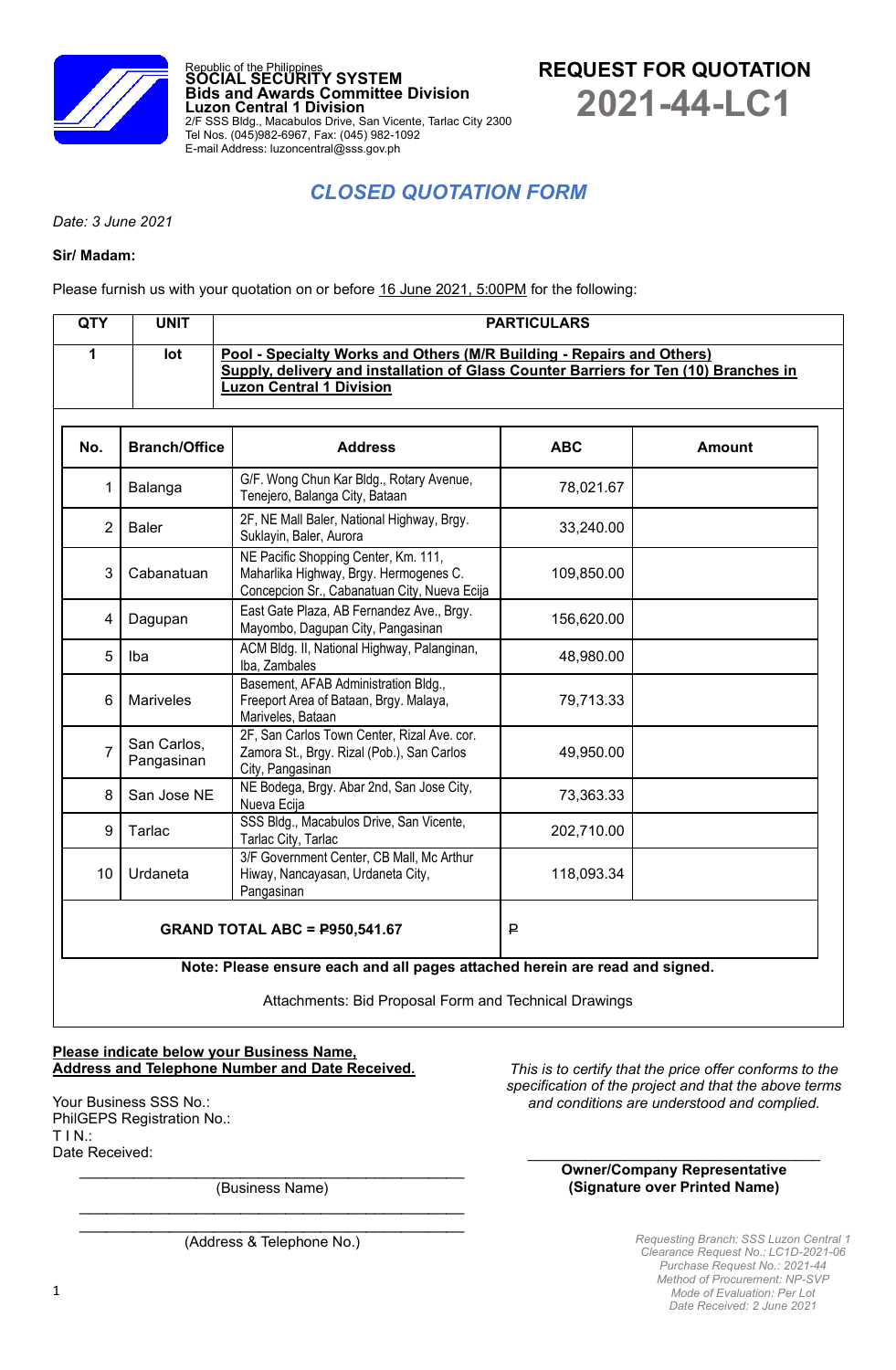# GENERAL PARAGRAPHS

- I. Work Included: The work contemplated under this contract shall consist of furnishing all materials, labor, tools and equipment, including satisfactory performance of all work necessary for the complete execution of all the work as shown on the plans, specifications and other contract documents.
- II. Site Inspection: Examine the site premises and all conditions apparent and visible therein. Consider all such conditions that may affect work. Measure every existing work/structure on site. **Verify all given dimensions and deviations.** It shall be understood that the work covers all surfaces regardless of measurements made.
- III. Performance of Work: All works shall be performed in accordance with these General Paragraphs and all stated in the scope of works.
- IV. Contract Completion Time: The Contractor shall complete all work and cleanup within **ninety (90) calendar days** after award of contract. Any work which would entail the inconvenience of the transacting SSS members and/or employees should be done either after office hours or during weekends (with proper working permits)/
- V. Dumping: All trash and rubbish generated from the project shall be discarded off-site in an approved and lawful manner. Unless other stated, all material scheduled for removal or disposal becomes the property of the Contractor.
- VI. Workmanship: All works shall be performed by skilled glass installers that are regularly engaged in work to be performed. All works shall be crafted in a professional manner. Any deficiencies shall be corrected by the Contractor at no additional cost to the owner. All workers should wear Contractor's uniform for easy identification of Security Guards on duty.
- VII. Products: All materials shall be of best quality for purpose intended.
- VIII. Warranty: Contractor warrants the security and stability of the framing installation for one (1) year from date of acceptance and agrees to do repair works free of charge should the installation exhibit signs of failure.
- IX. Protection of Work and Property: Provide adequate protection on the existing structures, equipment, furniture and other areas not affected by the work specified.
- X. Scope of Works:
	- A. Verification of all counter dimensions to account for any discrepancies
	- B. Fabrication of 6mm thick ordinary clear glass panels as per attached drawings and bill of quantities
	- C. Anchorage of bronze aluminum frames onto the transaction counters
	- D. Installation of glass panels and inspection of their proper and secure attachments

# **General Conditions of the Contract**

- 1. The Supplier shall deliver the goods in accordance with the description and quantity specifications of the Purchase Order/Job Order.
- 2. The Supplier shall deliver the goods within the period indicated in the Purchase Order/Job Order. A penalty of 1/10 of 1% of the total amount of the items shall be imposed for every day of delay in delivery.
- 3. The Supplier shall deliver all Goods/Services through the addresses indicated above.
- 4. The Supplier warrants that the Goods/Services are designed and suited for the requirements of SSS.
- 5. The pricing of the Goods/Services shall be inclusive of Twelve Percent (12%) Value-Added Tax (VAT).
- 6. Supplier shall be paid in accordance to Government Terms and upon delivery of items/services and submission of billing documents.

# **Special Conditions of Contract**

1. CONFIDENTIALITY. Neither party shall, without the prior written consent of the other, disclose or make available to any person, make public, or use directly or indirectly, except for the performance and implementation of the works, any confidential information, acquired from an information holder in connection with the performance of this Contract, unless: (i) the information is known to the disclosing party, as evidenced by its written records, prior to obtaining the same from the information holder and is not otherwise subject to disclosure restrictions on the disclosing party, (ii) the information is disclosed to the disclosing party by a third party who did not receive the same, directly or indirectly, from an information holder, and who has no obligation of secrecy with respect thereto, or (iii) required to be disclosed by law.

The obligation of confidentiality by both parties, as provided herein, shall survive the termination of the contract.

- 2. MERGER AND CONSOLIDATION. In case of merger, consolidation or change of ownership of the Winning Bidder with other company, it is the responsibility of the surviving company/consolidated company/acquiring entity to inform SSS of the change in corporate structure/ownership. Failure to do so shall translate in such company assuming all liabilities of the acquired/merged company under the contract.
- 3. FORCE MAJEURE. Neither party shall be liable for any delay or failure to perform its obligations pursuant to the Contract if such delay is due to force majeure.

Force Majeure shall mean events beyond the control of and affecting either party which cannot be foreseen or if foreseeable cannot be either prevented nor avoided despite the exercise of due diligence.

4. NON-ASSIGNMENT. Neither party may assign the Contract in whole or in part without the consent of the other party.

The Winning Bidder shall not subcontract in whole or in part the project and deliverables subject of the Contract without the written consent of SSS.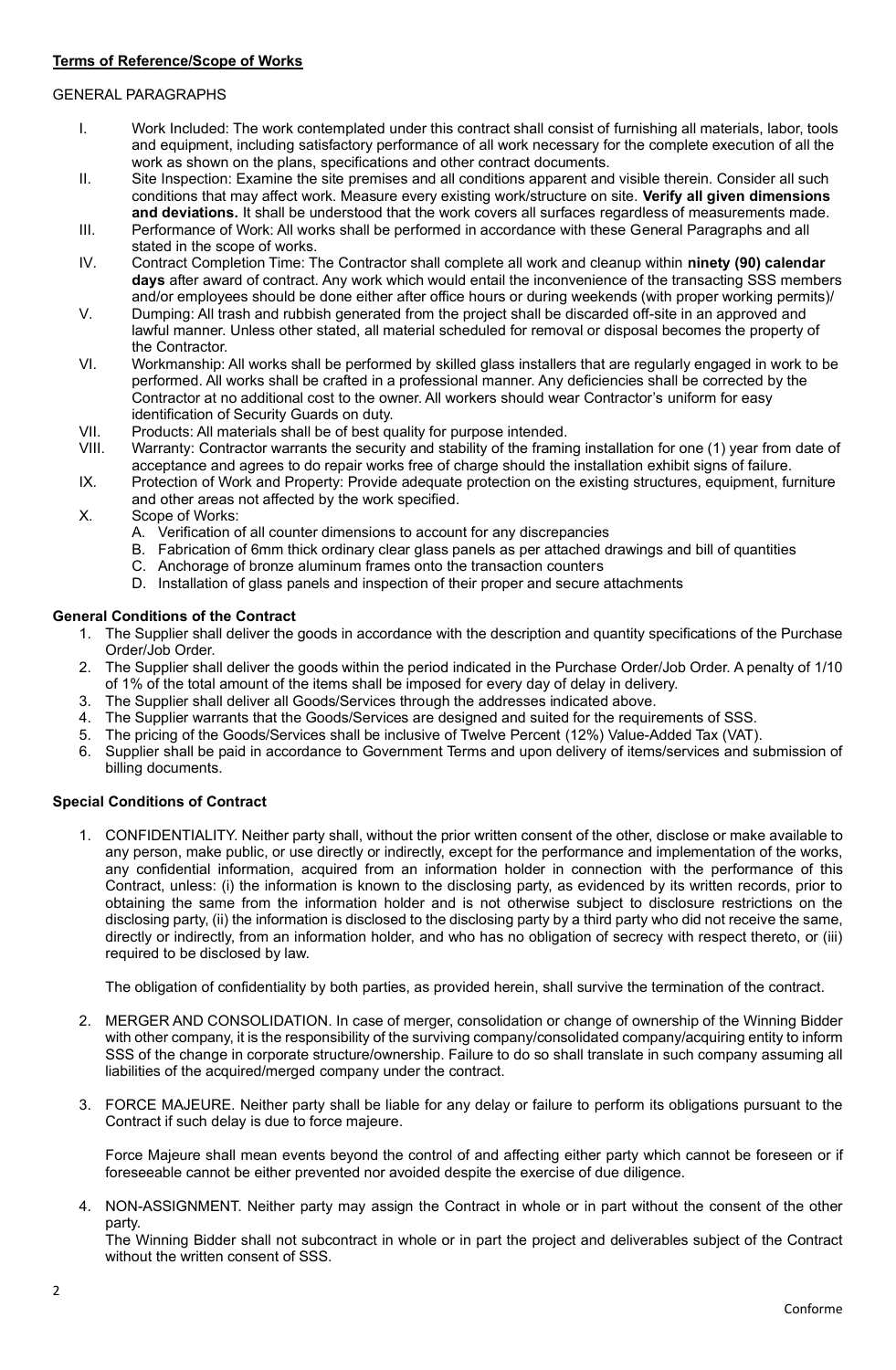- 5. WAIVER. Failure by either party to insist upon the other strict performance of any of the terms and conditions hereof shall not be deemed a relinquishment or waiver of any subsequent breach or default of the terms and conditions hereof, which can only be deemed made if expressed in writing and signed by its duly authorized representative. No such waiver shall be construed as modification of any of the provisions of the Agreement or as a waiver of any past or future default or breach hereof, except as expressly stated in such waiver.
- 6. CUMULATIVE REMEDIES. Any and all remedies granted to the parties under the applicable laws and the Contract shall be deemed cumulative and may therefore, at the sole option and discretion, be availed of by the aggrieved party simultaneously, successively, or independently.
- 7. NO EMPLOYER-EMPLOYEE RELATIONSHIP. It is expressly and manifestly understood and agreed upon that the employees of Winning Bidder assigned to perform the project are not employees of SSS. Neither is there an employer-employee relationship between SSS and Winning Bidder.

The Contract does not create an employer-employee relationship between SSS and the Winning Bidder including its personnel; that the services rendered by the personnel assigned by Winning Bidder to SSS in the performance of its obligation under the contract do not represent government service and will not be credited as such; that its personnel assigned to SSS are not entitled to benefits enjoyed by SSS' officials and employees such as Personal Economic Relief Allowance (PERA), Representation and Transportation Allowance (RATA), ACA, etc.; that these personnel are not related within the third degree of consanguinity or affinity to the contracting officer and appointing authority of SSS; that they have not been previously dismissed from the government service by reason of an administrative case; that they have not reached the compulsory retirement age of sixty-five (65); and that they possess the education, experience and skills required to perform the job. The Winning Bidder hereby acknowledges that no authority has been given by SSS to hire any person as an employee of the latter. Any instruction given by SSS or any of its personnel to Winning Bidder's employees are to be construed merely as a measure taken by the former to ensure and enhance the quality of project performed hereunder. Winning Bidder shall, at all times, exercise supervision and control over its employees in the performance of its obligations under the contract.

- 8. PARTNERSHIP. Nothing in the contract shall constitute a partnership between the parties. No party or its agents or employees shall be deemed to be the agent, employee or representative of any other party.
- 9. COMPLIANCE WITH SS LAW. The Winning Bidder shall report all its employees to SSS for coverage and their contributions, as well as, all amortizations for salary/education/calamity and other SSS loans shall be updated.

Should Winning Bidder fail to comply with its obligations under the provisions of the SS Law and Employees' Compensation Act, SSS shall have the authority to deduct any unpaid SS and EC contributions, salary, educational, emergency and/or calamity loan amortizations, employer's liability for damages, including interests and penalties from Winning Bidder's receivables under this Agreement.

Further, prescription does not run against SSS for its failure to demand SS contributions or payments from Winning Bidder. Moreover, Winning Bidder shall forever hold in trust SS contributions or payments of its employees until the same is fully remitted to SSS.

- 10. COMPLIANCE WITH LABOR LAWS. The Winning Bidder, as employer of the personnel assigned to undertake the project, shall comply with all its obligations under existing laws and their implementing rules and regulations on the payment of minimum wage, overtime pay, and other labor-related benefits as well as remittances or payment of the appropriate amount or contributions/payment (SSS, EC, Pag-IBIG, PhilHealth and taxes) with concerned government agencies/offices. It is agreed further that prior to the release of any payment by SSS to Winning Bidder, its President, or its duly authorized representative, shall submit a sworn statement that all moneys due to all its employees assigned to the project as well as benefits by law and other related labor legislation have been paid by Winning Bidder and that he/she assumed full responsibility thereof.
- 11. COMPLIANCE WITH TAX LAWS. The Winning Bidder shall, in compliance with tax laws, pay the applicable taxes in full and on time and shall regularly present to SSS within the duration of the Contract, tax clearance from the Bureau of Internal Revenue (BIR) as well as copy of its income and business tax returns duly stamped by the BIR and duly validated with the tax payments made thereon. Failure by Winning Bidder to comply with the foregoing shall entitle SSS to suspend payment of the Contract Price.
- 12. SETTLEMENT OF DISPUTES. All actions and controversies that may arise from the Contract involving but not limited to demands for specific performance of the obligations as specified herein and/or in the interpretation of any provisions or clauses contained herein, shall, in the first instance, be settled within thirty (30) calendar days through amicable means, such as, but not limited to mutual discussion. Should the dispute remain unresolved by the end of the aforementioned period, the dispute shall be settled in accordance with applicable provisions of Republic Act No. 9285, otherwise known as the Alternative Dispute Resolution Act of 2004.
- 13. GOVERNING LAW. The contract shall be governed by and interpreted according to the laws of the Republic of the Philippines.
- 14. AMENDMENTS. The contract may be amended only in writing and executed by the parties or their duly authorized representatives.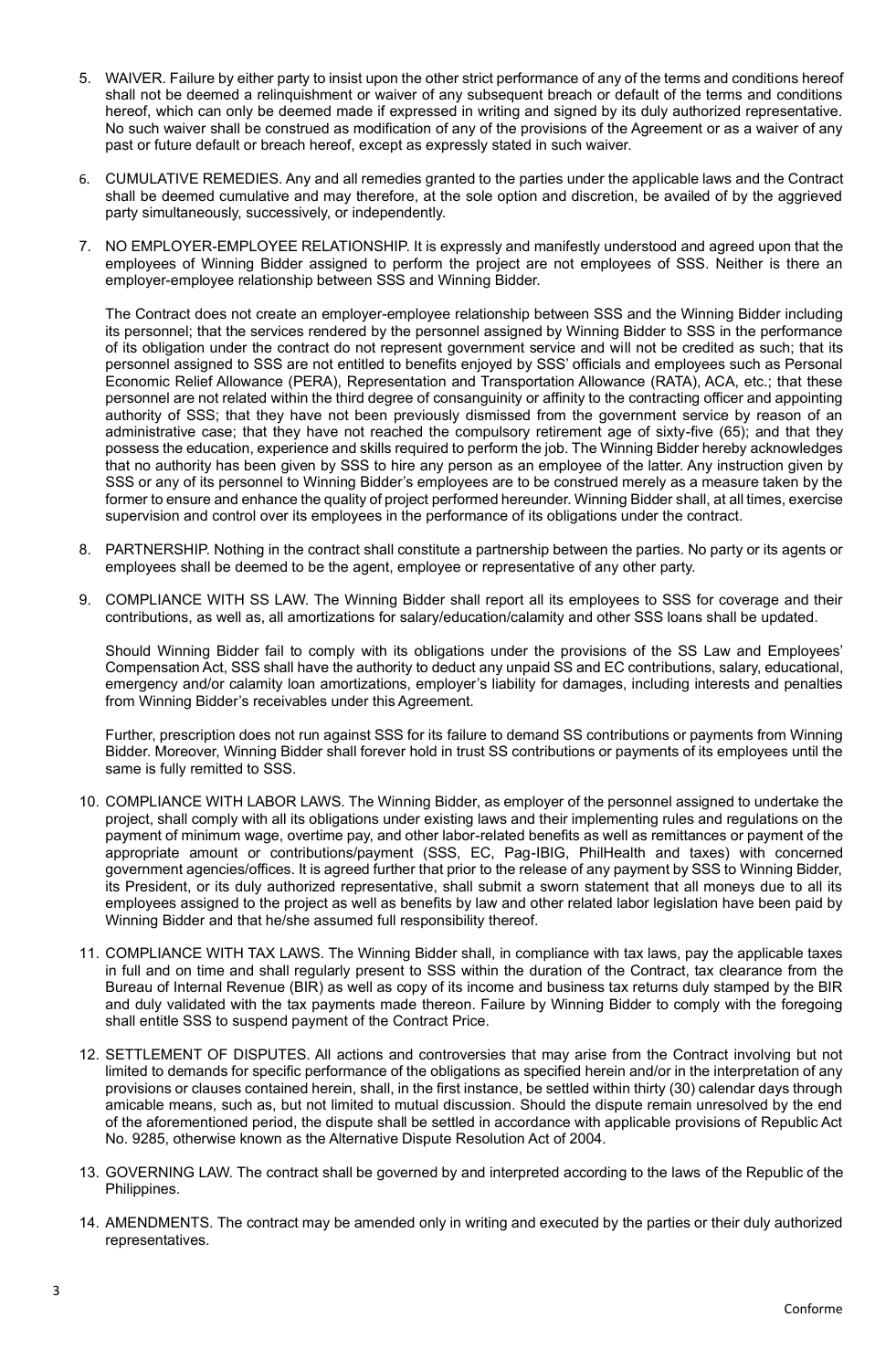- 15. SEPARABILITY. If any one or more of the provisions contained in the contract or any document executed in connection herewith shall be invalid, illegal or unenforceable in any respect under any applicable law, then: the validity, legality and enforceability of the remaining provisions contained herein or therein shall not in any way be affected or impaired and shall remain in full force and effect; and (ii) the invalid, illegal or unenforceable provision shall be replaced by the parties immediately with a term or provision that is valid, legal and enforceable and that comes closest to expressing the intention of such invalid illegal or unenforceable term of provision.
- 16. VENUE OF ACTION. Any suit or proceeding arising out of relating to the contract shall be instituted in the appropriate court in Quezon City, parties hereto waiving any other venue.
- 17. BINDING EFFECT. The contract shall be binding upon the parties hereto, their assignee/s and successor/s-ininterest.
- 18. NON-PUBLICITY. No press release in oral, written or electronic form shall be issued covering this transaction without prior written approval of SSS. Inclusion in any reference lit shall also be undertaken only upon prior written approval of SSS.

#### **Payment Terms:** Supplier shall be paid in accordance to Government Terms and upon delivery of items/services and submission of billing documents **Price validity:** Three (3) months.

# NOTE/S:

- **1.) For canvass with an ABC of P100,000.00 and above,** the winning bidder is required to post a Performance/Warranty Security within Three (3) Calendar Days from receipt of Notice of Award equivalent to 5% Cash (Goods and Consulting Services) & 10% Cash (Infrastructure), Cashier's / Manager's Check, Bank Guarantee/Draft or 30% Surety Bond callable upon demand, of the contract price.
- **2.)** The supplier is required to indicate his PhilGEPS Registration Number on the request for quotation form.
- **3.)** Price quoted should be inclusive of VAT.
- **4.)** The SSS shall withhold the applicable taxes from the amount payable in accordance with the BIR regulations.
- **5.)** Alternative offer is not allowed.
- **6.)** Award shall be on a "PER LOT" basis.
- **7.)** Price quotation should be made with extra care taking into account the specification, unit and quantity to avoid errors. The offeror binds himself to this quotation's TERMS & CONDITIONS.
- **8.)** This canvass shall only determine the supplier who has the lowest bid for the amount of the Purchase Order (PO) and the check/fund transfer payable to the winning bidder shall be based on actual cost and up to the extent of the approved budget only.
- **9.) For further inquiries, kindly call Engr. Jacqueline P. Taruc, Building Administrator for SSS Luzon Central 1 Division at (045) 982-6967 or at email address [luzoncentral@sss.gov.ph/](mailto:luzoncentral@sss.gov.ph/) [tarucjp@sss.gov.ph](mailto:tarucjp@sss.gov.ph)**

*This is to certify that the price offer conforms to the specification of the project and that the above terms and conditions are understood and complied.*

> **Owner/Company Representative (Signature over Printed Name)**

**Please indicate below your Business Name, Address and Telephone Number and Date Received.**

Your Business SSS No.: PhilGEPS Registration No.: T I N.: Date Received:

> $\mathcal{L}_\text{max}$  , where  $\mathcal{L}_\text{max}$  and  $\mathcal{L}_\text{max}$  and  $\mathcal{L}_\text{max}$  and  $\mathcal{L}_\text{max}$ (Business Name)

> $\mathcal{L}_\text{max}$  , where  $\mathcal{L}_\text{max}$  and  $\mathcal{L}_\text{max}$  and  $\mathcal{L}_\text{max}$  and  $\mathcal{L}_\text{max}$ (Address & Telephone No.)

Very truly yours,

# **PRIMITIVO D. VERANIA, JR. CHAIRPERSON**

Canvassed by:

**Engr. Jacqueline P. Taruc** Signature over printed name

**Contact detail of Canvasser:** Telephone Number: (045) 982-6967 Email Address: tarucjp@sss.gov.ph